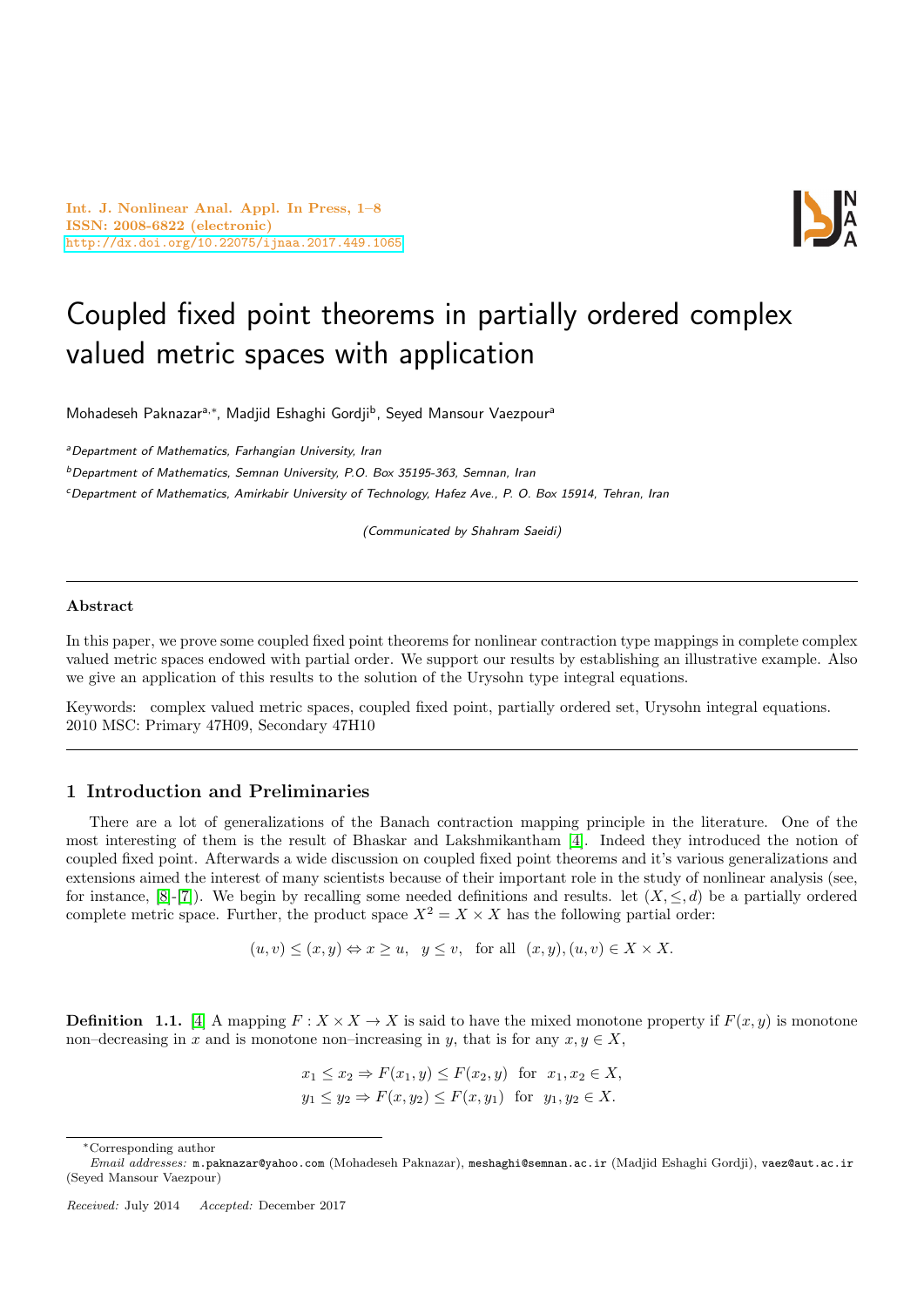**Definition 1.2.** [\[4\]](#page-7-0) An element  $(x, y) \in X \times X$  is said to be coupled fixed point of the mapping  $F: X \times X \to X$  if  $F(x, y) = x$  and  $F(y, x) = y$ .

<span id="page-1-0"></span>**Theorem 1.3.** [\[4\]](#page-7-0) Let  $F: X \times X \to X$  be a mapping having the mixed monotone property on X. Assume that there exists  $k \in [0, 1)$  with

$$
d(F(x, y), F(u, v)) \le \frac{k}{2}(d(x, u) + d(y, v)) \text{ for each } x \le u, y \ge v. \tag{1.1}
$$

Also suppose either

(a)  $F$  is continuous, or

(b)  $X$  has the following properties:

(i) if a non-decreasing sequence  $\{x_n\} \to x$  then  $x_n \leq x$ , for all n,

(*ii*) if a non-increasing sequence  $\{y_n\} \to y$  then  $y_n \geq y$ , for all *n*.

If there exist  $x_0, y_0 \in X$ , such that  $x_0 \leq F(x_0, y_0)$  and  $y_0 \geq F(y_0, x_0)$ , then F has a coupled fixed point.

The purpose of this article is to present a version of Theorem [1.3](#page-1-0) in the context of complex valued metric spaces. Recently, Azam et al [\[3\]](#page-7-3) introduced then notion of complex valued metric spaces and also presented common fixed point theorems for mappings satisfying generalized contraction condition. Afterwards some of mathematicians investigated fixed points in complex valued metric spaces (see [\[12\]](#page-7-4)-[\[2\]](#page-7-5)). We summarize in the following the basic notions and results established in [\[3\]](#page-7-3).

Let  $\mathbb C$  be the set of complex numbers and  $z_1, z_2 \in \mathbb C$ . Define a partial order  $\precsim$  on  $\mathbb C$  as follows:

$$
z_1 \precsim z_2 \Leftrightarrow Re(z_1) \le Re(z_2), Im(z_1) \le Im(z_2).
$$

It follows that  $z_1 \precsim z_2$  if one of the following conditions is satisfied:

(c1)  $Re(z_1) = Re(z_2), Im(z_1) < Im(z_2),$ (c2)  $Re(z_1) < Re(z_2), Im(z_1) = Im(z_2),$ (c3)  $Re(z_1) < Re(z_2), Im(z_1) < Im(z_2),$ (c4)  $Re(z_1) = Re(z_2), Im(z_1) = Im(z_2).$ 

In particular, we will write  $z_1 \precsim z_2$  if  $z_1 \neq z_2$  and one of (c1), (c2) and (c3) is satisfied and we will write  $z_1 \prec z_2$  if only (c3) is satisfied. Note that

(1)  $0 \precsim z_1 \precsim z_2 \Rightarrow |z_1| < |z_2|$ .

- (2)  $z_1 \precsim z_2, z_2 \prec z_3 \Rightarrow z_1 \prec z_3.$
- (3)  $a, b \in \mathbb{R}, a \leq b \Rightarrow az \preceq bz$ , for all  $z \in \mathbb{C}$ .

**Definition 1.4.** Let X be a nonempty set. Suppose that the mapping  $d : X \times X \to \mathbb{C}$  satisfies the following conditions:

(i)  $0 \preceq d(x, y)$  for all  $x, y \in X$  and  $d(x, y) = 0$  if and only if  $x = y$ ; (ii)  $d(x, y) = d(y, x)$  for all  $x, y \in X$ ; (iii)  $d(x, y) \preceq d(x, z) + d(z, y)$  for all  $x, y, z \in X$ .

Then d is called a complex valued metric on X and  $(X, d)$  is called a complex valued metric space.

**Example 1.5.** [\[12\]](#page-7-4) Let  $X = \mathbb{C}$ , define the mapping  $d: X \times X \to \mathbb{C}$  by  $d(z_1, z_2) = e^{ik}|z_1 - z_2|$  where  $k \in \mathbb{R}$ . Then  $(X, d)$  is a complex valued metric space.

**Definition 1.6.** Let  $(X, d)$  be a complex valued metric space. (i) A point  $x \in X$  is called interior point of a set  $A \subseteq X$  whenever there exists  $0 \prec r \in \mathbb{C}$  such that

$$
B(x,r) = \{ y \in X : d(x,y) \prec r \} \subseteq A.
$$

- (ii) A point  $x \in X$  is called a limit point of A whenever for every  $0 \prec r \in \mathbb{C}$ ,  $B(x,r) \cap (A \{x\}) \neq \emptyset$ .
- (iii) A is called open whenever each element of A is an interior point of A.
- (iv) A subset  $B \subseteq X$  is called closed whenever each limit point of B belongs to B.
- (v) The family  $F = \{B(x, r) : x \in X, 0 \prec r\}$  is a sub-basis for a Hausdorff topology  $\tau$  on X.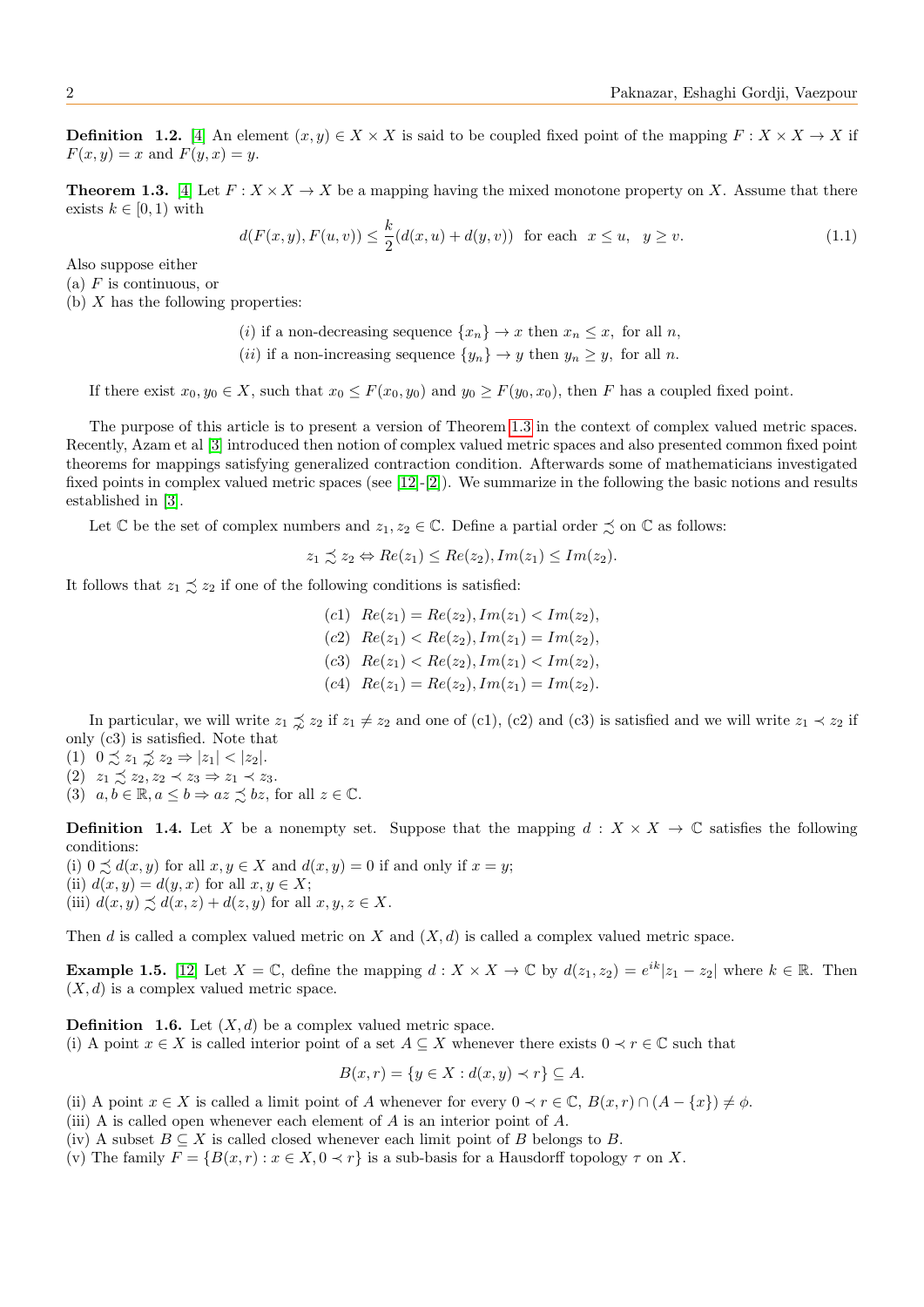**Definition 1.7.** Let  $\{x_n\}_{n\in\mathbb{N}}$  be a sequence in X and  $x \in X$ .

(i) If for every  $c \in \mathbb{C}$ , with  $0 \prec c$  there is  $n_0 \in N$  such that for all  $n > n_0$ ,  $d(x_n, x) \prec c$ , then  $\{x_n\}$  is said to be convergent,  $\{x_n\}$  converges to x and x is the limit point of  $\{x_n\}$ . We denote this by  $\lim_{n\to\infty} x_n = x$ , or  $x_n \to x$ , as  $n \to \infty$ .

(ii) If for every  $c \in \mathbb{C}$  with  $0 \prec c$  there is  $n_0 \in \mathbb{N}$  such that for all  $n > n_0$ ,  $d(x_n, x_{n+m}) \prec c$ , then  $\{x_n\}$  is called a Cauchy sequence in  $(X, d)$ .

(iii) If every Cauchy sequence is convergent in  $(X, d)$ , then  $(X, d)$  is called a complete complex valued metric space.

**Lemma 1.8.** Let  $(X, d)$  be a complex valued metric space and let  $\{x_n\}$  be a sequence in X. Then  $\{x_n\}$  converges to x if and only if  $|d(x_n, x)| \to 0$  as  $n \to \infty$ .

**Lemma 1.9.** Let  $(X, d)$  be a complex valued metric space and let  $\{x_n\}$  be a sequence in X. Then  $\{x_n\}$  is a Cauchy sequence if and only if  $|d(x_n, x_{n+m})| \to 0$  as  $n \to \infty$  where  $m \in \mathbb{N}$ .

**Theorem 1.10.** Let  $(X, d)$  be a complete complex valued metric space and  $S, T : X \to X$ . If S and T satisfy

$$
d(Sx,Ty) \precsim \lambda d(x,y) + \frac{\mu d(x,Sx)d(y,Ty)}{1+d(x,y)}
$$

for all  $x, y \in X$ , where  $\lambda, \mu$  are nonnegative real numbers with  $\lambda + \mu < 1$ . Then S and T have a common fixed point.

## 2 Main results

Let  $(X, \leq)$  be a partially ordered set and d be a complex valued metric on X such that  $(X, d)$  is a complete complex valued metric space. Also the product space  $X \times X$  endowed with the following partial order:

<span id="page-2-1"></span>
$$
(u, v) \le (x, y) \Leftrightarrow x \ge u, \ \ y \le v
$$

for  $(u, v), (x, y) \in X \times X$ .

**Theorem 2.1.** Let  $T: X \times X \rightarrow X$  has mixed monotone property on X satisfying:

<span id="page-2-0"></span>
$$
d(T(x,y),T(u,v)) \precsim \frac{\lambda}{2}(d(x,u) + d(y,v)) + \frac{\mu}{2}\left(\frac{d(x,T(x,y))d(u,T(u,v))}{1+d(x,u)} + \frac{d(y,T(y,x)d(v,T(v,u))}{1+d(y,v)}\right) \tag{2.1}
$$

for all  $(u, v) \leq (x, y)$  where  $\lambda, \mu$  are nonnegative real numbers with  $\lambda + \mu \leq 1$ . Also suppose either (a)  $T$  is continuous, or

(b)  $X$  has the following properties:

(i) if a non-decreasing sequence 
$$
\{x_n\} \to x
$$
 then  $x_n \leq x$ , for all n,

(*ii*) if a non-decreasing sequence $\{y_n\} \to y$  then  $y_n \geq y$ , for all n.

If there exist  $x_0, y_0 \in X$  such that  $x_0 \leq T(x_0, y_0)$  and  $y_0 \geq T(y_0, x_0)$ , then T has a coupled fixed point  $(x, y)$  in  $X \times X$ .

**Proof**. Let  $x_0, y_0 \in X$  be such that  $x_0 \leq T(x_0, y_0)$  and  $y_0 \geq T(y_0, x_0)$ . We denote  $x_1 = T(x_0, y_0)$ ,  $y_1 = T(y_0, x_0)$ and

$$
T^{2}(x_{0}, y_{0}) = T(T(x_{0}, y_{0}), T(y_{0}, x_{0})) = T(x_{1}, y_{1}) = x_{2}
$$
  

$$
T^{2}(y_{0}, x_{0}) = T(T(y_{0}, x_{0}), T(x_{0}, y_{0})) = T(y_{1}, x_{1}) = y_{2}.
$$

Due to the mixed monotone property of  $T$ ,

$$
x_2 = T^2(x_0, y_0) = T(x_1, y_1) \ge T(x_0, y_0) = x_1
$$
  

$$
y_2 = T^2(y_0, x_0) = T(y_1, x_1) \le T(y_0, x_0) = y_1.
$$

Further for  $n \in \{1, 2, \dots\}$ , we let

$$
T^{n+1}(x_0, y_0) = T(T^n(x_0, y_0), T^n(y_0, x_0)) = T(x_n, y_n) = x_{n+1}
$$
  

$$
T^{n+1}(y_0, x_0) = T(T^n(y_0, x_0), T^n(x_0, y_0)) = T(y_n, x_n) = y_{n+1}.
$$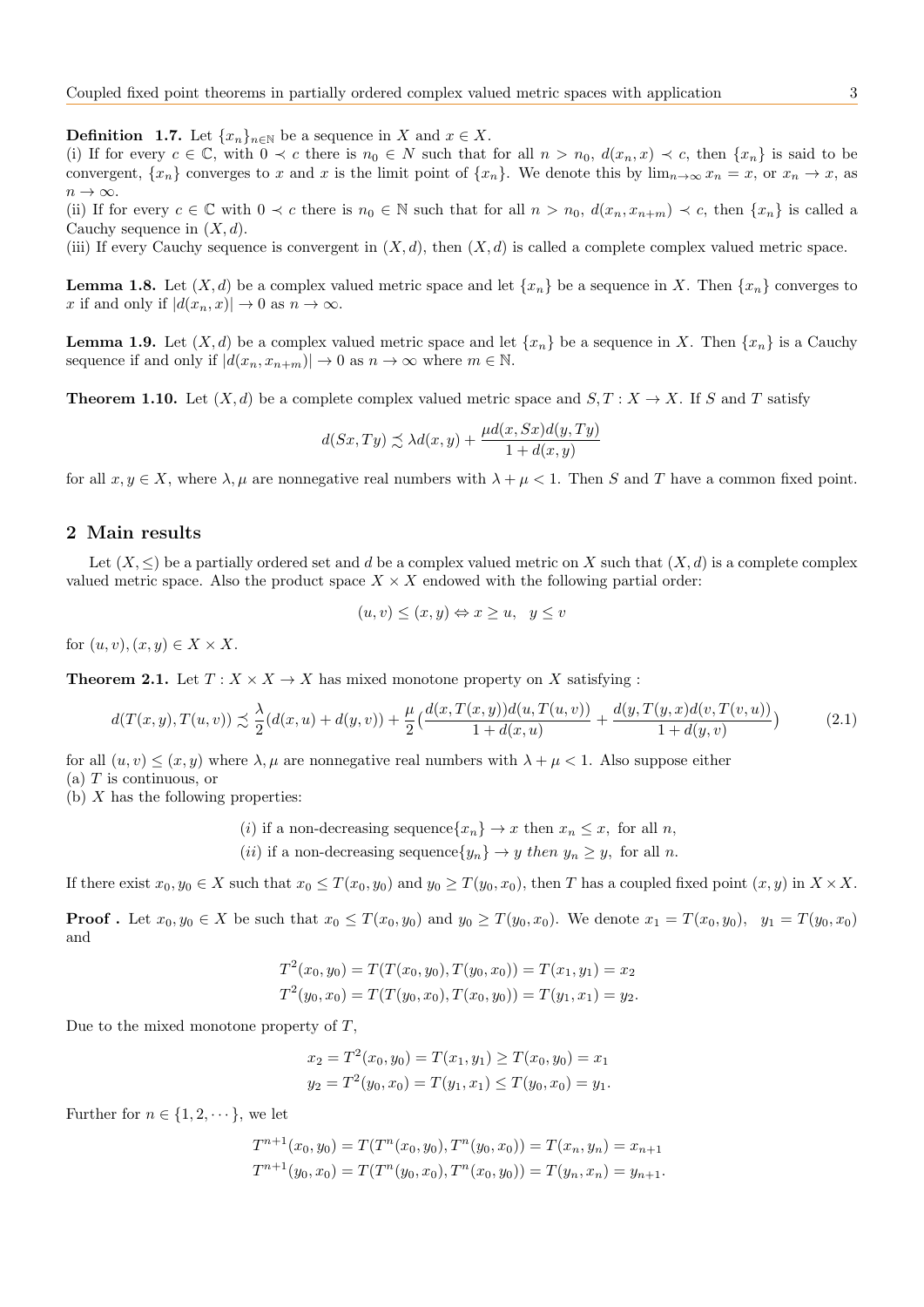It is easy to check that

$$
x_0 \le T(x_0, y_0) = x_1 \le T^2(x_0, y_0) = x_2 \le \dots \le T^{n+1}(x_0, y_0) \le \dots
$$
  
and  $y_0 \ge T(y_0, x_0) = y_1 \le T^2(y_0, x_0) = y_2 \ge \dots \ge T^{n+1}(y_0, x_0) \ge \dots$ 

Letting  $h = \frac{\lambda}{(1-\mu)}$ , we claim that

<span id="page-3-0"></span>
$$
d(T^{n+1}(x_0, y_0), T^n(x_0, y_0)) \precsim \frac{h^n}{2} (d(x_0, T(x_0, y_0)) + d(y_0, T(y_0, x_0)),
$$
\n(2.2)

<span id="page-3-3"></span>
$$
d(T^{n+1}(y_0, x_0), T^n(y_0, x_0)) \precsim \frac{h^n}{2} (d(y_0, T(y_0, x_0)) + d(x_0, T(x_0, y_0)).
$$
\n(2.3)

We will prove [\(2.2\)](#page-3-0) by induction. For  $n = 1$ , using  $x_0 \leq T(x_0, y_0)$  and  $y_0 \geq T(y_0, x_0)$ , we get from [\(2.1\)](#page-2-0);

$$
d(T^{2}(x_{0}, y_{0}), T(x_{0}, y_{0})) = d(T(T(x_{0}, y_{0}), T(y_{0}, x_{0})), T(x_{0}, y_{0}))
$$
  
\n
$$
\precsim \frac{\lambda}{2} (d(T(x_{0}, y_{0}), x_{0}) + d(T(y_{0}, x_{0}), y_{0}))
$$
  
\n
$$
+ \frac{\mu}{2} \Big( \frac{d(T(x_{0}, y_{0}), T(T(x_{0}, y_{0}), T(y_{0}, x_{0}))d(x_{0}, T(x_{0}, y_{0}))}{1 + d(T(x_{0}, y_{0}), x_{0})} + \frac{\mu}{2} \Big( \frac{d(T(y_{0}, x_{0}), T(T(y_{0}, x_{0}), T(x_{0}, y_{0}))d(y_{0}, T(y_{0}, x_{0}))}{1 + d(T(y_{0}, x_{0}), y_{0})} \Big).
$$

On the other hand, we have  $d(x_0, T(x_0, y_0)) \precsim 1 + d(x_0, T(x_0, y_0))$  and  $d(y_0, T(y_0, x_0)) \precsim 1 + d(y_0, T(y_0, x_0))$ , then we get

<span id="page-3-1"></span>
$$
d(T^{2}(x_{0}, y_{0}), T(x_{0}, y_{0})) \precsim \frac{\lambda}{2(1-\frac{\mu}{2})} \big(d(T(x_{0}, y_{0}), x_{0}) + d(T(y_{0}, x_{0}), y_{0})\big) + \frac{\mu}{2(1-\frac{\mu}{2})} \big(d(T(y_{0}, x_{0}), T^{2}(y_{0}, x_{0}))\big).
$$
\n(2.4)

Also

<span id="page-3-2"></span>
$$
d(T^{2}(y_{0}, x_{0}), (T(y_{0}, x_{0})) \preceq \frac{\lambda}{2(1 - \frac{\mu}{2})} \big(d(T(x_{0}, y_{0}), x_{0})\big) + d(T(y_{0}, x_{0}), y_{0})\big) + \frac{\mu}{2(1 - \frac{\mu}{2})} \big(d(T(x_{0}, y_{0}), T^{2}(x_{0}, y_{0}))\big).
$$
\n(2.5)

Using  $(2.4)$  and  $(2.5)$  to obtain

$$
d(T^2(x_0, y_0), T(x_0, y_0)) \precsim \frac{\lambda}{2(1-\mu)} (d(x_0, T(x_0, y_0)) + d(y_0, T(y_0, x_0)),
$$
  

$$
d(T^2(y_0, x_0), T(y_0, x_0)) \precsim \frac{\lambda}{2(1-\mu)} (d(y_0, T(y_0, x_0)) + d(x_0, T(x_0, y_0)).
$$

Thus [\(2.2\)](#page-3-0) and [\(2.3\)](#page-3-3) are true for  $n = 1$ . Suppose that (2.2) and (2.3) are true for some n. Using  $T^{n+1}(x_0, y_0) \ge$  $T^n(x_0, y_0)$  and  $T^{n+1}(y_0, x_0) \le T^n(y_0, x_0)$ , to get

$$
d(T^{n+2}(x_0, y_0), T^{n+1}(x_0, y_0)) = d(T(T^{n+1}(x_0, y_0), T^{n+1}(y_0, x_0)), T(T^{n}(x_0, y_0), T^{n}(y_0, x_0))
$$
  
\n
$$
\precsim \frac{\lambda}{2} (d(T^{n+1}(x_0, y_0), T^{n}(x_0, y_0)) + d(T^{n+1}(y_0, x_0), T^{n}(y_0, x_0))
$$
  
\n
$$
+ \frac{\mu}{2} \left( \frac{d(T^{n+1}(x_0, y_0), T(T^{n+1}(x_0, y_0), T^{n+1}(y_0, x_0)) d(T^{n}(x_0, y_0), T(T^{n}(x_0, y_0), T^{n}(y_0, x_0))}{1 + d(T^{n+1}(x_0, y_0), T^{n}(x_0, y_0))} \right)
$$
  
\n
$$
+ \frac{\mu}{2} \left( \frac{0d(T^{n+1}(y_0, x_0), T(T^{n+1}(y_0, x_0), T^{n+1}(x_0, y_0)) d(T^{n}(y_0, x_0), T(T^{n}(y_0, x_0), T^{n}(x_0, y_0))}{1 + d(T^{n+1}(y_0, x_0), T^{n}(y_0, x_0))} \right).
$$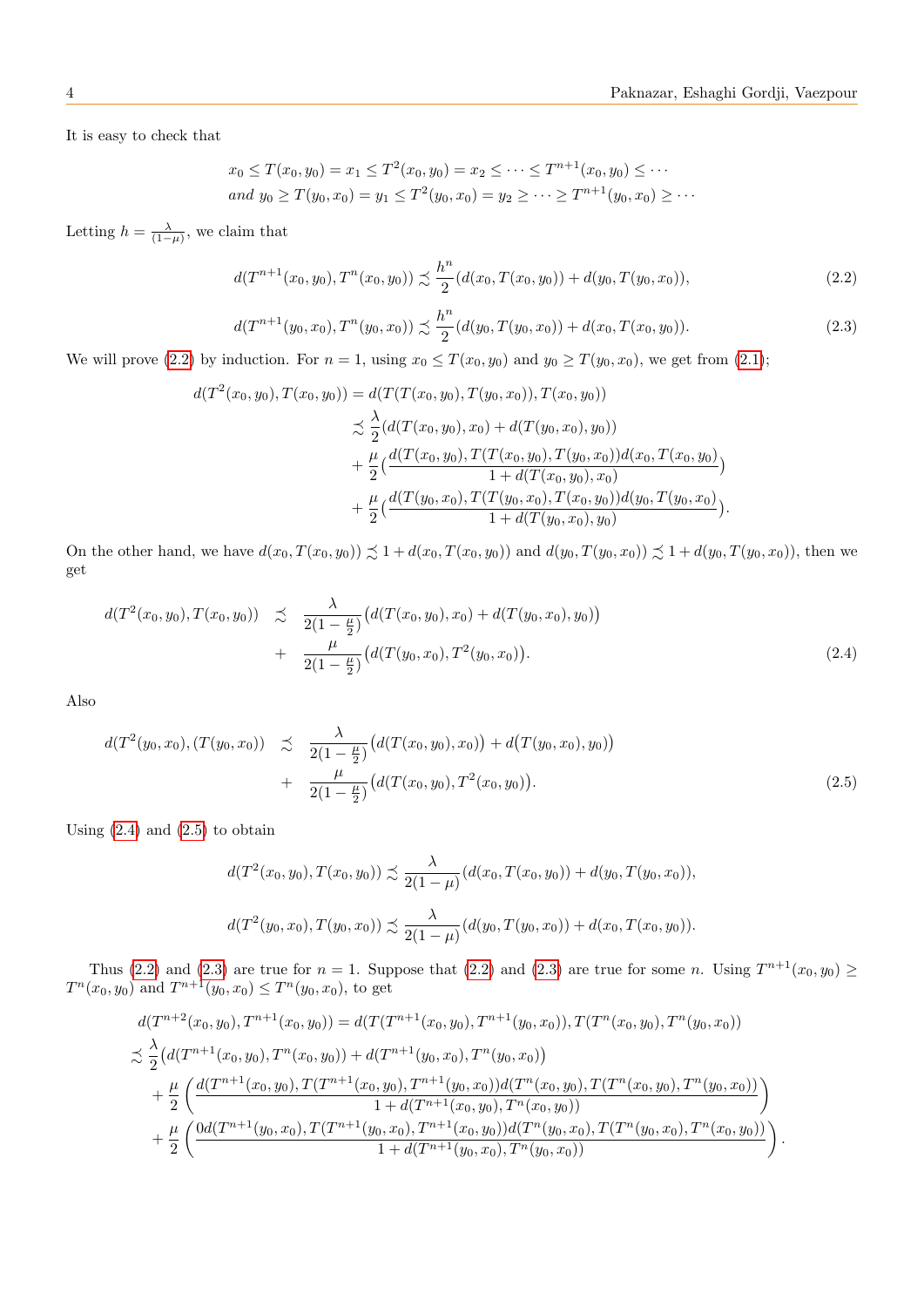Similar relation are satisfied for  $d(T^{n+2}(y_0, x_0), T^{n+1}(y_0, x_0))$ . Using [\(2.2\)](#page-3-0) and [\(2.3\)](#page-3-3), we obtain

$$
d(T^{n+2}(x_0, y_0), T^{n+1}(x_0, y_0)) \precsim \frac{\lambda}{2(1-\mu)} \left(\frac{h^n}{2}(d(x_0, T(x_0, y_0)) + d(y_0, T(y_0, x_0))\right)
$$
  
+ 
$$
\frac{h^n}{2}(d(y_0, T(y_0, x_0) + d(x_0, T(x_0, y_0)))
$$
  
= 
$$
\frac{h^{n+1}}{2}(d(x_0, T(x_0, y_0)) + d(y_0, T(y_0, x_0)).
$$

Similarly, one can show that

$$
d(T^{n+2}(y_0, x_0), T^{n+1}(y_0, x_0)) \precsim \frac{h^{n+1}}{2} (d(y_0, T(y_0, x_0)) + d(x_0, T(x_0, y_0)).
$$

So for any  $m > n$ ,

$$
d(T^{m}(x_0, y_0), T^{n}(x_0, y_0)) \precsim d(T^{m}(x_0, y_0), T^{m-1}(x_0, y_0)) + \cdots + d(T^{n+1}(x_0, y_0), T^{n}(x_0, y_0))
$$
  

$$
\precsim \frac{h^{m-1} + \cdots + h^{n}}{2} (d(x_0, T(x_0, y_0)) + d(y_0, T(y_0, x_0))
$$
  

$$
\precsim \frac{h^{n}}{2(1-h)} (d(x_0, T(x_0, y_0)) + d(y_0, T(y_0, x_0)).
$$

This implies that  $\{T^n(x_0, y_0)\}$  is Cauchy sequence. Similarly, we can verify that  $\{T^n(y_0, x_0)\}$  is also Cauchy sequence. Since X is complete metric space, there exist  $x, y \in X$  such that

<span id="page-4-0"></span>
$$
\lim_{n \to \infty} T^n(x_0, y_0) = x \quad \text{and} \quad \lim_{n \to \infty} T^n(y_0, x_0) = y. \tag{2.6}
$$

Now we claim that  $T(x, y) = x$  and  $T(y, x) = y$ . We consider two cases:

**Case1:** The assumption (a) holds, thus given  $\epsilon > 0$  there exists  $\delta > 0$  such that

$$
d(x, u) + d(y, v) \prec \delta \implies d(T(x, y), T(u, v)) \prec \epsilon.
$$

For  $\eta = \min\{\epsilon, \frac{\delta}{2}\}\$ , from [\(2.6\)](#page-4-0) there exists  $n_0 \in \mathbb{N}$  such that, for  $n \ge n_0$ 

$$
d(T^n(x_0, y_0), x) \prec \eta, \quad d(T^n(y_0, x_0), y) \prec \eta.
$$

Therefore

$$
d(T(x, y), x) \precsim d(T(x, y), T^{n+1}(x_0, y_0)) + d(T^{n+1}(x_0, y_0), x)
$$
  
=  $d(T(x, y), T(T^n(x_0, y_0), T^n(y_0, x_0))) + d(T^{n+1}(x_0, y_0), x)$   
 $\prec \epsilon + \eta \precsim 2\epsilon.$ 

Thus  $T(x, y) = x$ .

**Case2:** The assumption (b) holds. Let  $0 \lt \epsilon \lt 1$  be an arbitrary number and  $A := \frac{1-\mu}{1-\lambda}$ , from [\(2.6\)](#page-4-0) there exists  $n_0\in\mathbb{N}$  such that for all  $n\geq n_0,$  we have

$$
d(T^n(x_0, y_0), x) \prec \epsilon A, d(T^n(y_0, x_0), y) \prec \epsilon A.
$$

Using 
$$
T^n(x_0, y_0) \le x
$$
,  $T^n(y_0, x_0) \ge y$  to get  
\n
$$
d(T(x, y), x) \precsim d(T(x, y), T^{n+1}(x_0, y_0)) + d(T^{n+1}(x_0, y_0), x)
$$
\n
$$
= d(T(x, y), T(T^n(x_0, y_0), T^n(y_0, x_0)) + d(T^{n+1}(x_0, y_0), x)
$$
\n
$$
\precsim d(T^{n+1}(x_0, y_0), x) + \frac{\lambda}{2} (d(x, T^n(x_0, y_0)) + d(y, T^n(y_0, x_0)) + d(y, T^n(y_0, x_0), T^{n+1}(y_0, x_0)) + \frac{\mu}{2} \left( \frac{d(x, T(x, y)) d(T^n(x_0, y_0), T^{n+1}(x_0, y_0))}{1 + d(x, T^n(x_0, y_0))} + \frac{d(y, T(y, x)) d(T^n(y_0, x_0), T^{n+1}(y_0, x_0))}{1 + d(y, T^n(y_0, x_0))} \right).
$$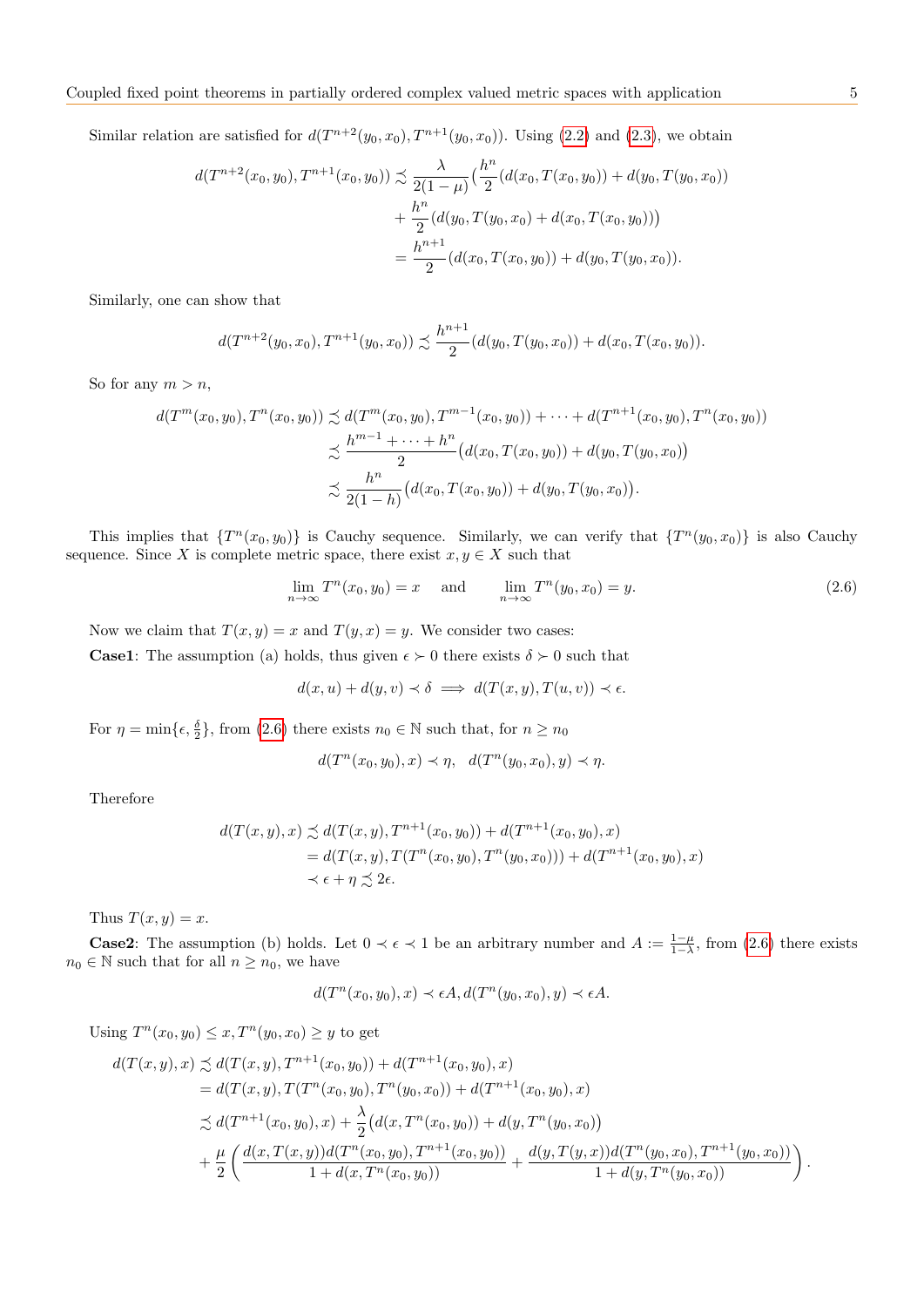Therefore

$$
d(T(x, y), x) \prec \frac{\epsilon A(1 + \lambda)}{1 - \frac{\mu}{2}} + \frac{\mu}{2(1 - \frac{\mu}{2})} d(y, T(y, x)).
$$

Similarly

$$
d(T(y,x),y) \prec \frac{\epsilon A(1+\lambda)}{1-\frac{\mu}{2}} + \frac{\mu}{2(1-\frac{\mu}{2})}d(x,T(y,x)).
$$

Thus we get

$$
d(T(x,y),x) \prec \frac{\epsilon A(1+\lambda)}{1-\frac{\mu}{2}} + \frac{\mu}{2(1-\frac{\mu}{2})} \left( \frac{\epsilon A(1+\lambda)}{1-\frac{\mu}{2}} + \frac{\mu}{2(1-\frac{\mu}{2})} d(x,T(x,y)) \right)
$$

$$
\Rightarrow d(T(x,y),x) \prec \frac{\epsilon A(1-\lambda)}{1-\mu} = \epsilon.
$$

This implies that  $T(x, y) = x$ . Similarly one can show that  $T(y, x) = y$ , i.e,  $(x, y)$  is a coupled fixed point of T.  $\Box$ 

Corollary 2.2. Let  $(X, \leq)$  be a partially ordered set and d be a complex valued metric on X such that  $(X, d)$  is a complete complex valued metric space. Suppose for some  $n \in \mathbb{N}$ ,  $T^n : X \times X \to X$  has mixed monotone property on  $X$  satisfying:

$$
d(T^{n}(x, y), T^{n}(u, v)) \precsim \frac{\lambda}{2} (d(x, u) + d(y, v)) + \frac{\mu}{2} \left( \frac{d(x, T^{n}(x, y) d(u, T^{n}(u, v))}{1 + d(x, u)} + \frac{d(y, T^{n}(y, x) d(v, T^{n}(v, u)))}{1 + d(y, v)} \right),
$$

for all  $(u, v) \leq (x, y)$ , where  $\lambda, \mu$  are nonnegative real numbers with  $\lambda + \mu < 1$ . Also suppose either (a)  $T^n$  is continuous, or

(b)  $X$  has the following properties:

(i) if a non-decreasing sequence  $\{x_n\} \to x$  then  $x_n \leq x$ , for all n, (*ii*) if a non-increasing sequence $\{y_n\} \to y$  then  $y_n \geq y$ ,

```
textforall n.
```
If there exists  $x_0, y_0 \in X$  such that  $x_0 \leq T^n(x_0, y_0)$  and  $y_0 \geq T^n(y_0, x_0)$  then T has a coupled fixed point  $(x, y)$  in  $X \times X$ .

**Proof**. By Theorem [2.1,](#page-2-1) there exists  $(u, v)$  in  $X \times X$ ,

$$
T^n(u, v) = u, \quad T^n(v, u) = v.
$$

It is easy to show that

$$
T(T^{n}(u, v), T^{n}(v, u)) = T^{n+1}(u, v) = T^{n}(T(u, v), T(v, u)).
$$

Thus

$$
d(T(u, v), u) = d(T(T^n(u, v), T^n(v, u)), T^n(u, v)) = d(T^n(T(u, v), T(v, u)), T^n(u, v))
$$
  

$$
\precsim \frac{\lambda}{2} (d(T(u, v), u) + d(T(v, u), v)) + \frac{\mu}{2} \left( \frac{d(T(u, v), T^n(T(u, v), T(v, u))d(u, T^n(u, v))}{1 + d(T(u, v), u)} + \frac{d(T(v, u), T^n(T(v, u), T(u, v))d(v, T^n(v, u))}{1 + d(T(v, u), v)} \right).
$$

Since  $d(T^{n}(v, u), v) = 0 = d(T^{n}(u, v), u)$ , we get

$$
d(T(u, v), u) \precsim \frac{\lambda}{2} (d(T(u, v), u) + d(T(v, u), v)).
$$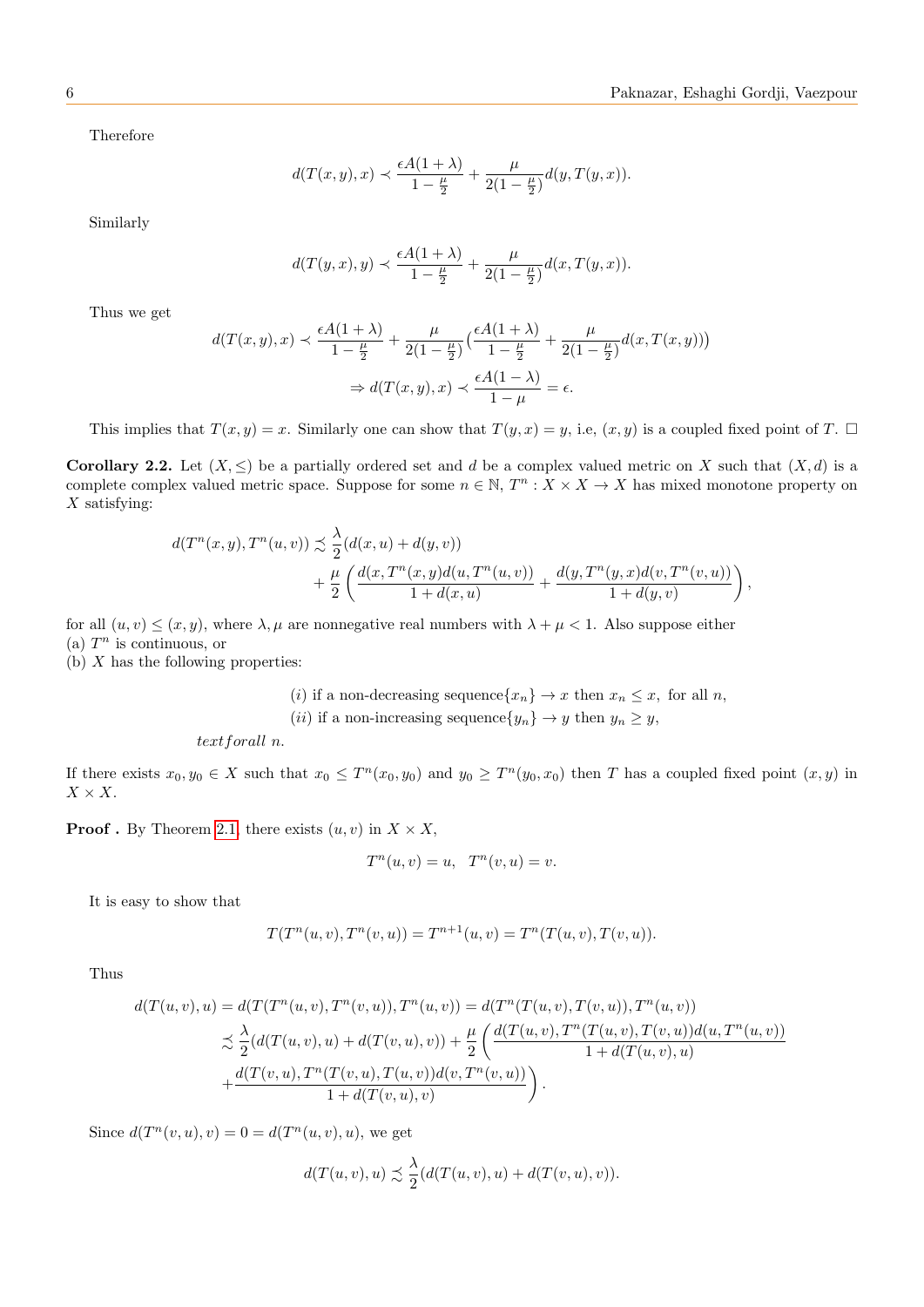Similarly we can obtain

$$
d(T(v, u), v) \precsim \frac{\lambda}{2} (d(T(v, u), v) + d(T(u, v), u)).
$$

Therefore

$$
d(T(u,v),u) \precsim \frac{\lambda^2}{(2-\lambda)^2} d(T(u,v),u).
$$

Thus  $d(T(u, v), u) = 0$ , also we get  $d(T(v, u), v) = 0$ .

**Example 2.3.** Let  $X = \{x : x \in \mathbb{C}, 0 \precsim x \precsim 1\}$ , define  $T : X \times X \to X$  by  $T(x, y) = \frac{x + iy}{2}$  consider  $d_c : X \times X \to \mathbb{C}$ , as follows:

$$
d_c(x, y) = |x - y| + i|x - y|.
$$

Then  $(X, d_c)$  is a complete complex valued metric space, also

$$
d_c(T(x,y),T(u,v)) \precsim \frac{1}{2} (d_c(x,u) + d_c(y,v))
$$

for all  $(x, y) \leq (u, v)$ . Thus, inequality [\(2.1\)](#page-2-0) satisfies with constant  $\lambda = \frac{1}{2}$  and  $\mu = 0$ . Other conditions in Theorem [2.1](#page-2-1) are satisfied. It follows that T has a coupled fixed point  $(0,0)$  in  $X \times X$ .

### 3 Urysohn integral equations

In this section, we apply Theorem [2.1](#page-2-1) to show the existence of solutions of the following Uryshon integral equations:

<span id="page-6-0"></span>
$$
x(t) = \int_{a}^{b} K(t, s, (x - y)(s))ds + g(t),
$$
  
\n
$$
y(t) = \int_{a}^{b} K(t, s, (y - x)(s))ds + g(t).
$$
\n(3.1)

where  $t \in [a, b] \subseteq \mathbb{R}, x, y, g \in C([a, b], \mathbb{R}^n), x \neq y$  and  $K : [a, b] \times [a, b] \times \mathbb{R}^n \to \mathbb{R}^n$ . Define the following order

$$
x \le y \Leftrightarrow |x(t)| \le |y(t)|, \qquad t \in [a, b)
$$

for all  $x, y \in C([a, b], \mathbb{R}^n)$ .

**Theorem 3.1.** Let  $0 < a < b$ ,  $X = C([a, b], \mathbb{R}^n)$  and  $d : X \times X \to \mathbb{C}$  is defined by

$$
d(x, y) = ||x - y||_{\infty} \sqrt{1 + a^2} e^{i \tan^{-1} a},
$$

where  $||x - y||_{\infty} = \sup\{|x(t) - y(t)|; t \in [a, b]\}.$  Let

$$
F(u, v)(t) = F(u(t), v(t)) = \int_a^b K(t, s, (u - v)(s))ds.
$$

Suppose  $K : [a, b] \times [a, b] \times \mathbb{R}^n \to \mathbb{R}^n$  is a mapping such that  $F(x(t), y(t)), F(y(t), x(t)) \in X$  for all  $t \in [a, b]$  and  $x, y \in X$ ,  $x \neq y$ . If there exist non-negative real numbers  $\lambda, \mu$  with  $\lambda + \mu < 1$  such that

$$
||F(x,y) - F(u,v)||_{\infty} \sqrt{1 + a^2} e^{i \tan^{-1} a} \precsim \frac{\lambda}{2} A((x,y),(u,v)) + \frac{\mu}{2} B((x,y),(u,v)),
$$

for all x, y, u, v  $\in X$  with  $(x, y) \leq (u, v)$ , where

$$
A((x, y), (u, v)) = (||x - u||_{\infty} + ||y - v||_{\infty})\sqrt{1 + a^2}e^{i\tan^{-1}a},
$$

$$
B((x, y), (u, v)) = \frac{||x - F(x, y) - g||_{\infty}||u - F(u, v) - g||_{\infty}(1 + a^{2})e^{2i\tan^{-1}a}}{1 + (||x - u||_{\infty})\sqrt{1 + a^{2}}e^{i\tan^{-1}a}}
$$

$$
+ \frac{||y - F(y, x) - g||_{\infty}||v - F(v, u) - g||_{\infty}(1 + a^{2})e^{2i\tan^{-1}a}}{1 + (||y - v||_{\infty})\sqrt{1 + a^{2}}e^{i\tan^{-1}a}}
$$

.

If there exist  $x_0, y_0 \in X$  such that  $x_0 - g \leq F(x_0, y_0)$  and  $y_0 - g \geq F(y_0, x_0)$ , then the integral equations [\(2.1\)](#page-2-0) have a solution.